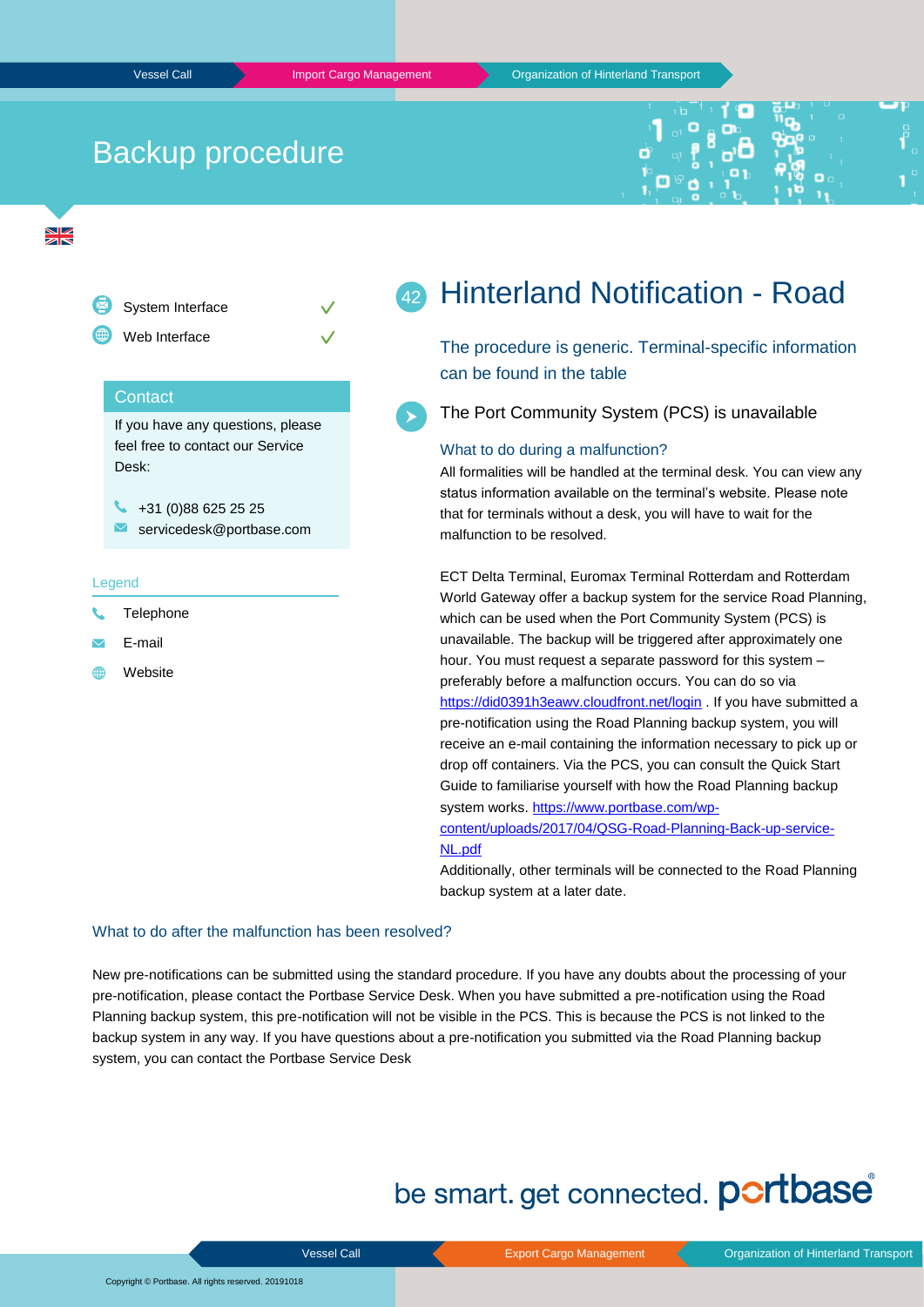# Backup procedure

 $\frac{N}{2}$ 

The terminal system is unavailable?

### What to do during a malfunction?

All formalities will be handled at the terminal desk. Unfortunately, when terminals do not offer this alternative, you will have to wait for the malfunction to be resolved. In that situation, status information will not be available. The backup system for Road Planning will not be in operation either.

### What to do after the malfunction has been resolved?

New pre-notifications can be submitted using the standard procedure. If you have any doubts about the processing of your pre-notification, please contact the Portbase Service Desk

### Terminal specifieke informatie

| <b>Terminal</b>  | Terminalbalie aanwezig | Back-up system* | Statusinformatie* |
|------------------|------------------------|-----------------|-------------------|
| <b>APMTR</b>     | ↗                      |                 | ⊕                 |
| APM II           | X                      |                 | ⊕                 |
| <b>ECT Delta</b> |                        |                 | ⊕                 |
| Euromax          |                        |                 | ⊕                 |
| <b>RWG</b>       |                        |                 | ⊕                 |
| Uniport          |                        |                 | ⊕                 |
| <b>RST Noord</b> |                        |                 | ⊕                 |

\*Back-up system alleen bij PCS storing, bij een terminalsysteem storing is dit niet van toepassing.

# be smart. get connected. portbase®